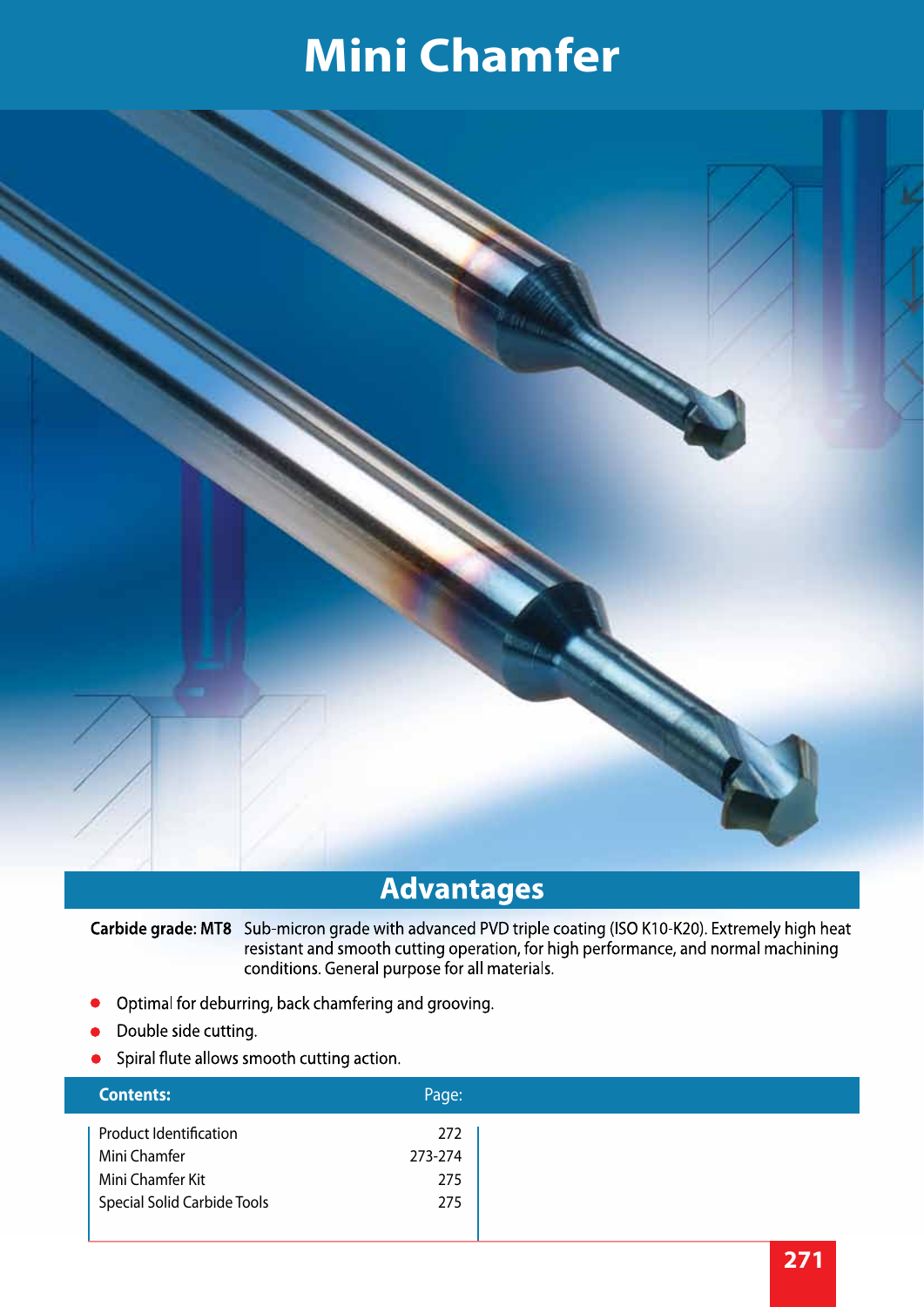

#### *Product Identification*  **Mini Chamfer Ordering Codes**

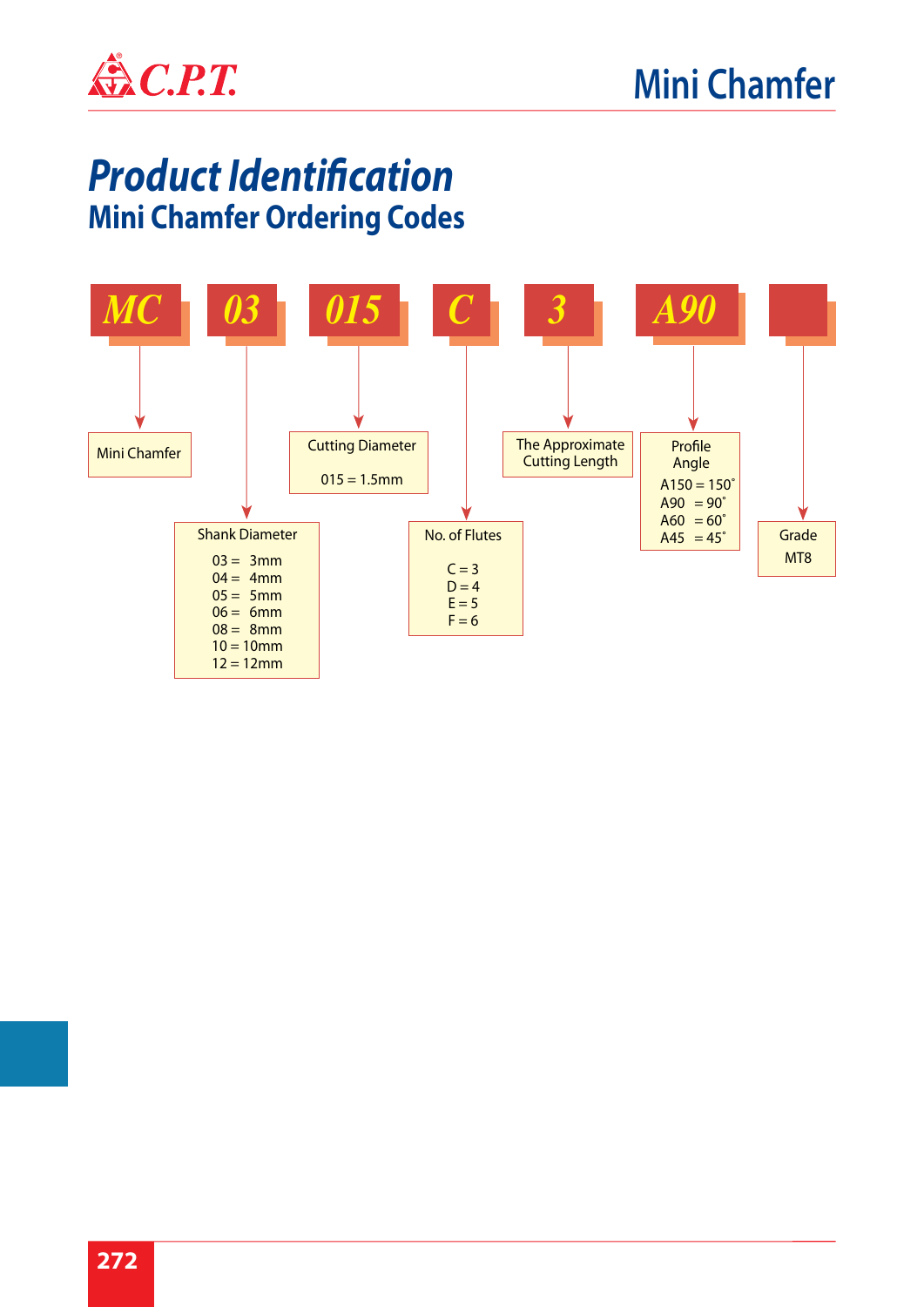

 $\overline{\textbf{r}}$  $\sf d$  $\overline{\mathbf{A}}$ 

## *Mini Chamfer*





#### *90º*

| <b>Ordering Code</b>           | d | D   |      | н   | B   | $\alpha$   | No. of<br><b>Flutes</b> |    |
|--------------------------------|---|-----|------|-----|-----|------------|-------------------------|----|
| MC03015C3 A90                  | 3 | 1.5 | 3.8  | 0.3 | 0.4 | 90°        | 3                       | 39 |
| <b>MC0302C5</b><br>A90         | 3 | 2.0 | 5.0  | 0.4 | 0.5 | $90^\circ$ | 3                       | 39 |
| MC03025C6 A90                  | 3 | 2.5 | 6.3  | 0.5 | 0.6 | 90°        | 3                       | 39 |
| <b>MC0303C7</b><br>A90         | 3 | 3.0 | 7.5  | 0.6 | 0.7 | 90°        | 3                       | 39 |
| MC04035C9 A90                  | 4 | 3.5 | 8.8  | 0.7 | 0.8 | 90°        | 3                       | 51 |
| MC0404C10 A90                  | 4 | 4.0 | 10.0 | 0.8 | 0.9 | 90°        | 3                       | 51 |
| MC05045C11 A90                 | 5 | 4.5 | 11.3 | 1.0 | 1.1 | 90°        | 3                       | 51 |
| MC0505C12 A90                  | 5 | 5.0 | 12.5 | 1.1 | 1.2 | 90°        | 3                       | 51 |
| MC06055C13A90                  | 6 | 5.5 | 13.8 | 1.2 | 1.3 | 90°        | 3                       | 51 |
| <b>MC0606C15</b><br><b>A90</b> | 6 | 6.0 | 15.0 | 1.5 | 1.6 | 90°        | 3                       | 51 |

#### *Long Reach 90º*

| <b>Ordering Code</b>           | d              | D    |      | н   | B   | $\alpha$     | No. of<br><b>Flutes</b> |     |
|--------------------------------|----------------|------|------|-----|-----|--------------|-------------------------|-----|
| MC0303C12 A90                  | 3              | 3.0  | 12.0 | 0.6 | 0.7 | $90^{\circ}$ | 3                       | 39  |
| MC04035C14 A90                 | $\overline{4}$ | 3.5  | 14.0 | 0.7 | 0.8 | $90^\circ$   | 3                       | 51  |
| MC0404C16 A90                  | 4              | 4.0  | 16.0 | 0.8 | 0.9 | $90^{\circ}$ | 3                       | 51  |
| <b>MC0404C16L A90</b>          | 4              | 4.0  | 16.0 | 0.8 | 0.9 | $90^{\circ}$ | 3                       | 105 |
| <b>MC05045C18 A90</b>          | 5              | 4.5  | 18.0 | 1.0 | 1.1 | $90^{\circ}$ | 3                       | 51  |
| MC0505C20 A90                  | 5              | 5.0  | 20.0 | 1.1 | 1.2 | $90^\circ$   | 3                       | 51  |
| <b>MC0505C20L A90</b>          | 5              | 5.0  | 20.0 | 1.1 | 1.2 | $90^{\circ}$ | 3                       | 105 |
| MC06055C22 A90                 | 6              | 5.5  | 22.0 | 1.2 | 1.3 | $90^{\circ}$ | 3                       | 58  |
| MC0606C24 A90                  | 6              | 6.0  | 24.0 | 1.5 | 1.6 | $90^{\circ}$ | 3                       | 58  |
| <b>MC0606C24L A90</b>          | 6              | 6.0  | 24.0 | 1.5 | 1.6 | $90^\circ$   | 3                       | 105 |
| MC0808D28 A90                  | 8              | 8.0  | 28.0 | 1.6 | 1.7 | $90^{\circ}$ | 4                       | 64  |
| <b>MC0808D28L A90</b>          | 8              | 8.0  | 28.0 | 1.6 | 1.7 | $90^{\circ}$ | 4                       | 105 |
| <b>MC1010E35</b><br>A90        | 10             | 10.0 | 35.0 | 1.8 | 1.9 | $90^{\circ}$ | 5                       | 73  |
| <b>MC1212F42</b><br><b>A90</b> | 12             | 12.0 | 42.0 | 2.1 | 2.2 | $90^\circ$   | 6                       | 84  |
| $60^{\circ}$                   |                |      |      |     |     |              |                         |     |

| <b>Ordering Code</b>           | d              | D   |      | н   | в   | α          | No. of<br><b>Flutes</b> |    |
|--------------------------------|----------------|-----|------|-----|-----|------------|-------------------------|----|
| <b>MC0302C5</b><br>A60         | 3              | 2.0 | 5.0  | 0.4 | 0.3 | 60°        | 3                       | 39 |
| <b>MC0303C7</b><br>A60         | 3              | 3.0 | 7.5  | 0.6 | 0.3 | 60°        | 3                       | 39 |
| MC04035C9 A60                  | 4              | 3.5 | 8.8  | 0.7 | 0.5 | 60°        | 3                       | 51 |
| <b>MC0404C10</b><br><b>A60</b> | $\overline{4}$ | 4.0 | 10.0 | 0.8 | 0.5 | $60^\circ$ | 3                       | 51 |
| <b>MC05045C11 A60</b>          | 5              | 4.5 | 11.3 | 1.0 | 0.6 | 60°        | 3                       | 51 |
| MC0505C12 A60                  | 5              | 5.0 | 12.5 | 1.1 | 0.7 | 60°        | 3                       | 51 |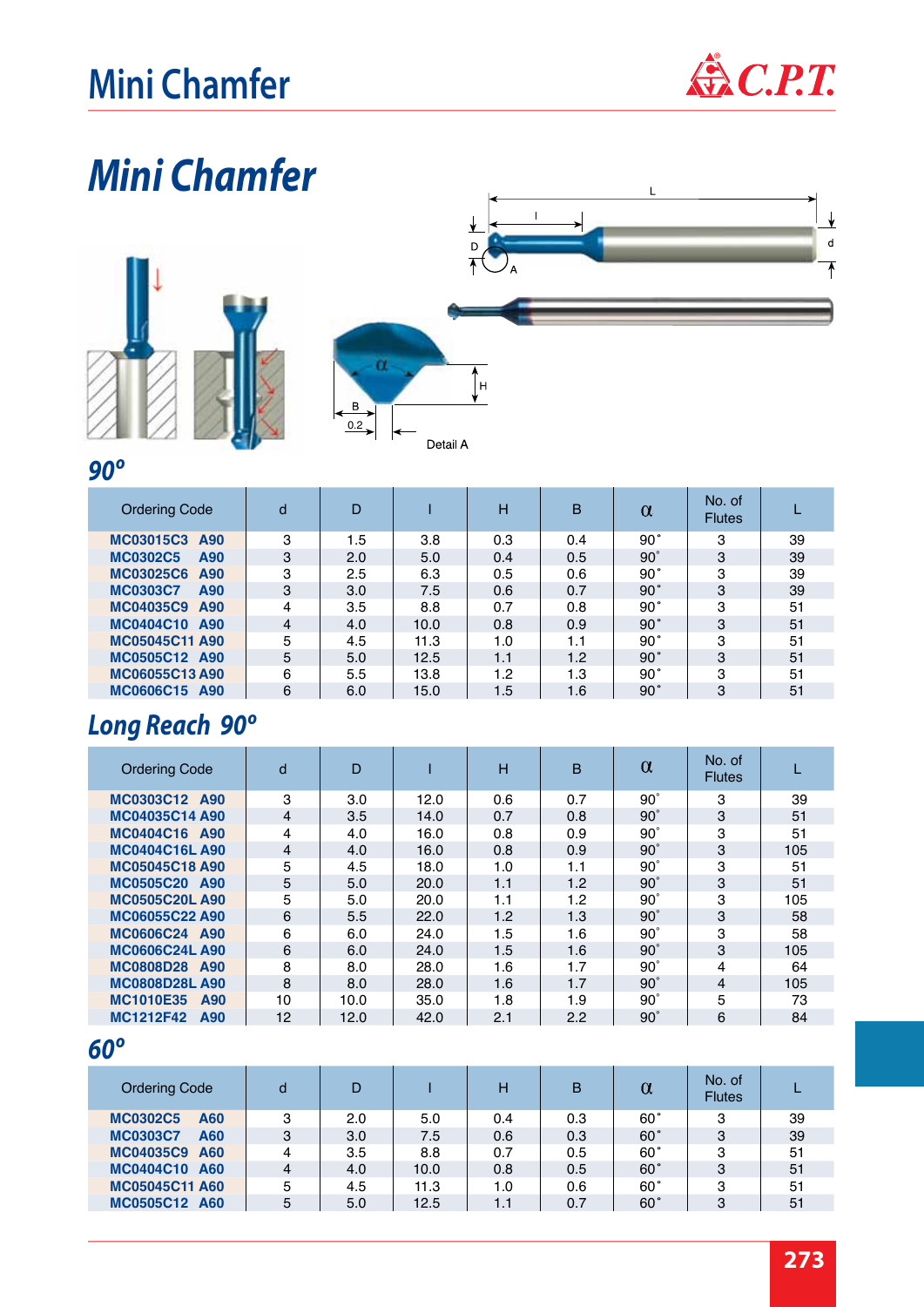







#### *Dovetail 45º \**

| <b>Ordering Code</b>   | d              | D   |      | H   | $\alpha$ | No. of<br><b>Flutes</b> |          |
|------------------------|----------------|-----|------|-----|----------|-------------------------|----------|
| MC03015C4 A45          | 3              | 1.5 | 4.5  | 0.3 | 45°      | 3                       | 39       |
| <b>MC0302C6</b><br>A45 | 3              | 2.0 | 6.0  | 0.4 | 45°      | 3                       | 39       |
| MC03025C7 A45          | 3              | 2.5 | 7.5  | 0.5 | 45°      | 3                       | 39       |
| MC0303C12 A45          | 3              | 3.0 | 12.0 | 0.6 | 45°      | 3                       | 39       |
| MC04035C14 A45         | 4              | 3.5 | 14.0 | 0.7 | 45°      | 3                       | 51       |
| MC0404C16 A45          | $\overline{4}$ | 4.0 | 16.0 | 0.8 | 45°      | 3                       | 51       |
| <b>MC05045C18 A45</b>  | 5              | 4.5 | 18.0 | 1.0 | 45°      | 3                       | 51       |
| MC0505C20 A45          | 5              | 5.0 | 20.0 | 1.1 | 45°      | 3                       | 51       |
| MC06055C22 A45         | 6              | 5.5 | 22.0 | 1.2 | 45°      | 3                       | 58       |
| MC0606C24 A45          | 6              | 6.0 | 24.0 | 1.5 | 45°      | 3                       | 58       |
| $*$ One side cutting   |                |     |      |     |          |                         | Detail A |

\* One side cutting







#### *150°*

| <b>Ordering Code</b>   | d | D   |      | н   | B   | No. of<br><b>Flutes</b> |     |
|------------------------|---|-----|------|-----|-----|-------------------------|-----|
| MC0303C12 A150         | 3 | 3.0 | 12.0 | 0.6 | 2.2 | 3                       | 39  |
| MC0404C16 A150         | 4 | 4.0 | 16.0 | 0.8 | 3.0 | 3                       | 51  |
| <b>MC0404C16L A150</b> | 4 | 4.0 | 16.0 | 0.8 | 3.0 | 3                       | 105 |
| MC0505C20 A150         | 5 | 5.0 | 20.0 | 1.0 | 3.8 | 3                       | 51  |
| <b>MC0505C20L A150</b> | 5 | 5.0 | 20.0 | 1.0 | 3.8 | 3                       | 105 |
| MC0606C24 A150         | 6 | 6.0 | 24.0 | 1.0 | 3.8 | 3                       | 58  |
| <b>MC0606C24L A150</b> | 6 | 6.0 | 24.0 | 1.0 | 3.8 | 3                       | 105 |
| MC0808C28 A150         | 8 | 8.0 | 28.0 | 1.0 | 3.8 | 3                       | 64  |
| <b>MC0808C28L A150</b> | 8 | 8.0 | 28.0 | 1.0 | 3.8 | 3                       | 105 |

Order example: MC 0303 C12 A150 MT8